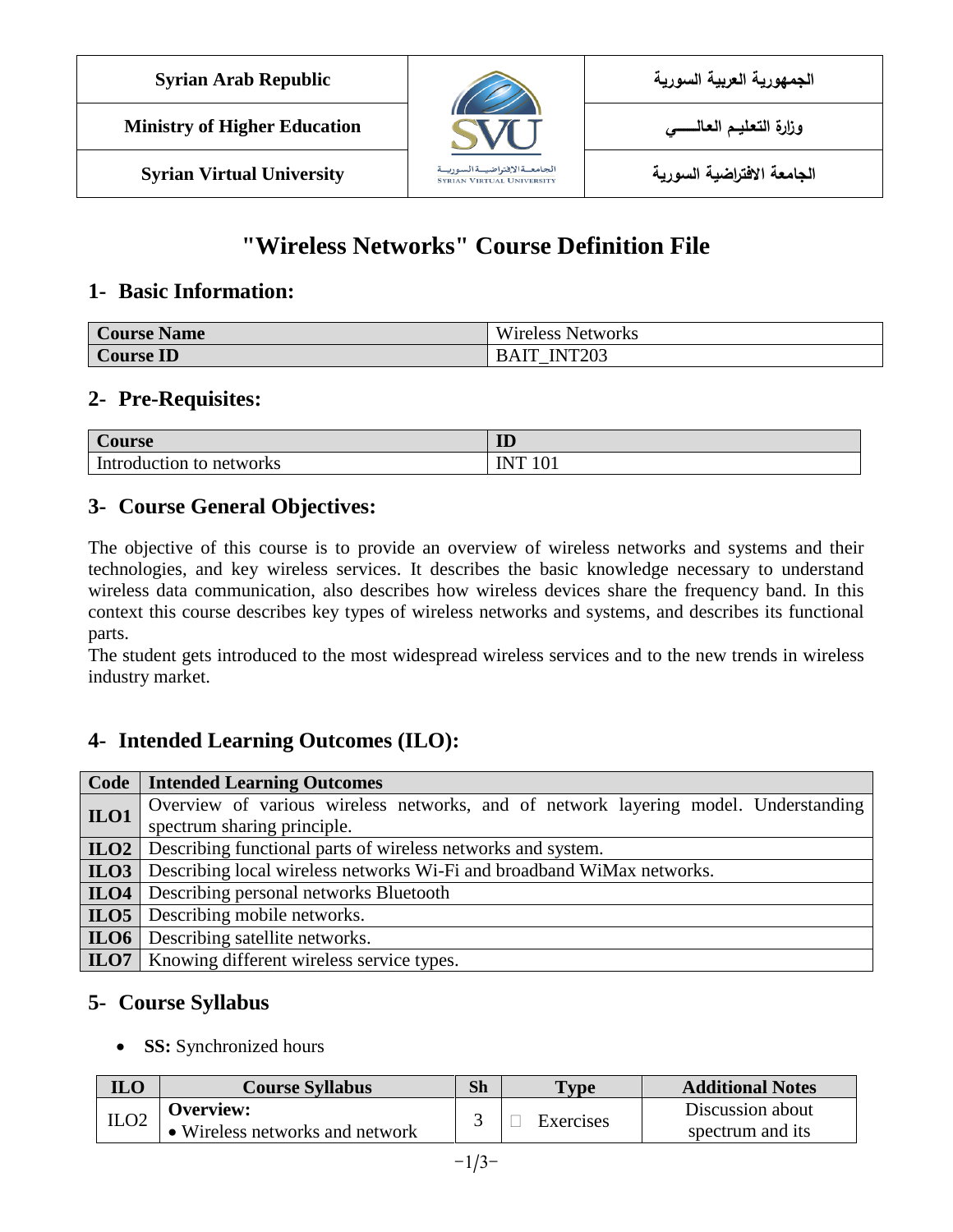**الجمهورية العربية السورية Republic Arab Syrian**

## **Ministry of Higher Education العـالـــــــــي التعـليــم وزارة**



**الجامعة االفتراضية السورية University Virtual Syrian**

|                  | reference model                         |     |                          | Assignments     | allocation and sharing.   |
|------------------|-----------------------------------------|-----|--------------------------|-----------------|---------------------------|
|                  | <b>Spectrum sharing:</b>                |     | ⊠                        | Seminars        |                           |
|                  | • Licensed and non licensed bands       |     | u                        | Projects        |                           |
|                  | • Multiple access                       |     | П                        | Practices       |                           |
|                  | • Spread spectrum                       |     |                          | Others          |                           |
|                  | • Random access                         |     |                          |                 |                           |
|                  | Description of wireless local area      |     | П                        | Exercises       |                           |
|                  | networks:                               |     | $\Box$                   | Assignments     |                           |
| $II$             | • Applications                          | 3   | ⊠                        | Seminars        | Discussion of evolution   |
|                  | • Network structure                     |     | $\Box$                   | Projects        | of standards of WiFI      |
|                  | • MAC frame                             |     | П                        | Practices       |                           |
|                  | • Standards                             |     |                          | Others          |                           |
|                  | <b>Description of wideband wireless</b> |     | $\Box$                   | Exercises       |                           |
|                  | networks WiMAX:                         |     |                          | Assignments     |                           |
| ILO <sub>3</sub> | • Applications and services             | 3   | ⊠                        | <b>Seminars</b> | Discussion of evolution   |
|                  | • Network structure                     |     | $\Box$                   | Projects        | of standards of WiMAX     |
|                  | • Standards                             |     |                          | Practices       |                           |
|                  | • Quality of service                    |     | $\Box$                   | Others          |                           |
|                  | <b>Wireless</b><br>networks<br>personal |     | $\Box$                   | Exercises       |                           |
|                  | <b>Bluetooth:</b>                       |     | $\Box$                   | Assignments     |                           |
| $II$             | • Characteristics                       | 3   | ⊠                        | Seminars        | Discussion of various     |
| ILO <sub>2</sub> | • Network structure                     |     | □                        | Projects        | applications of Bluetooth |
|                  | • MAC frame                             |     | П                        | Practices       |                           |
|                  | • Network initialization                |     |                          | Others          |                           |
|                  | <b>Mobile networks:</b>                 |     |                          |                 |                           |
|                  | • Second generation network             |     | П                        | Exercises       |                           |
| $II$             | structure                               |     | $\Box$                   | Assignments     |                           |
| ILO <sub>4</sub> | · Data frames structure                 | 4.5 | ⊠                        | Seminars        | Discussion of various     |
| ILO <sub>5</sub> | • Call establishment                    |     | $\Box$                   | Projects        | trends in mobile networks |
|                  | • Structure of 2.5 generation           |     |                          | Practices       |                           |
|                  | • Structure of third generation         |     |                          | Others          |                           |
|                  | • Structure of forth generation         |     |                          |                 |                           |
|                  | <b>Satellite communication:</b>         |     | H                        | Exercises       |                           |
|                  | • Classification of satellite           |     |                          | Assignments     |                           |
|                  | communications                          |     | $\Box$<br>⊠              | Seminars        | Discussion of various     |
| ILO <sub>6</sub> | • Satellites orbits                     | 1.5 |                          | Projects        | satellites systems        |
|                  | • Satellites configurations             |     | $\Box$                   | Practices       |                           |
|                  | • Bandwidth allocation                  |     |                          |                 |                           |
|                  | • Services                              |     | $\overline{\phantom{a}}$ | Others          |                           |

## **6- Assessment Criteria (Related to ILOs)**